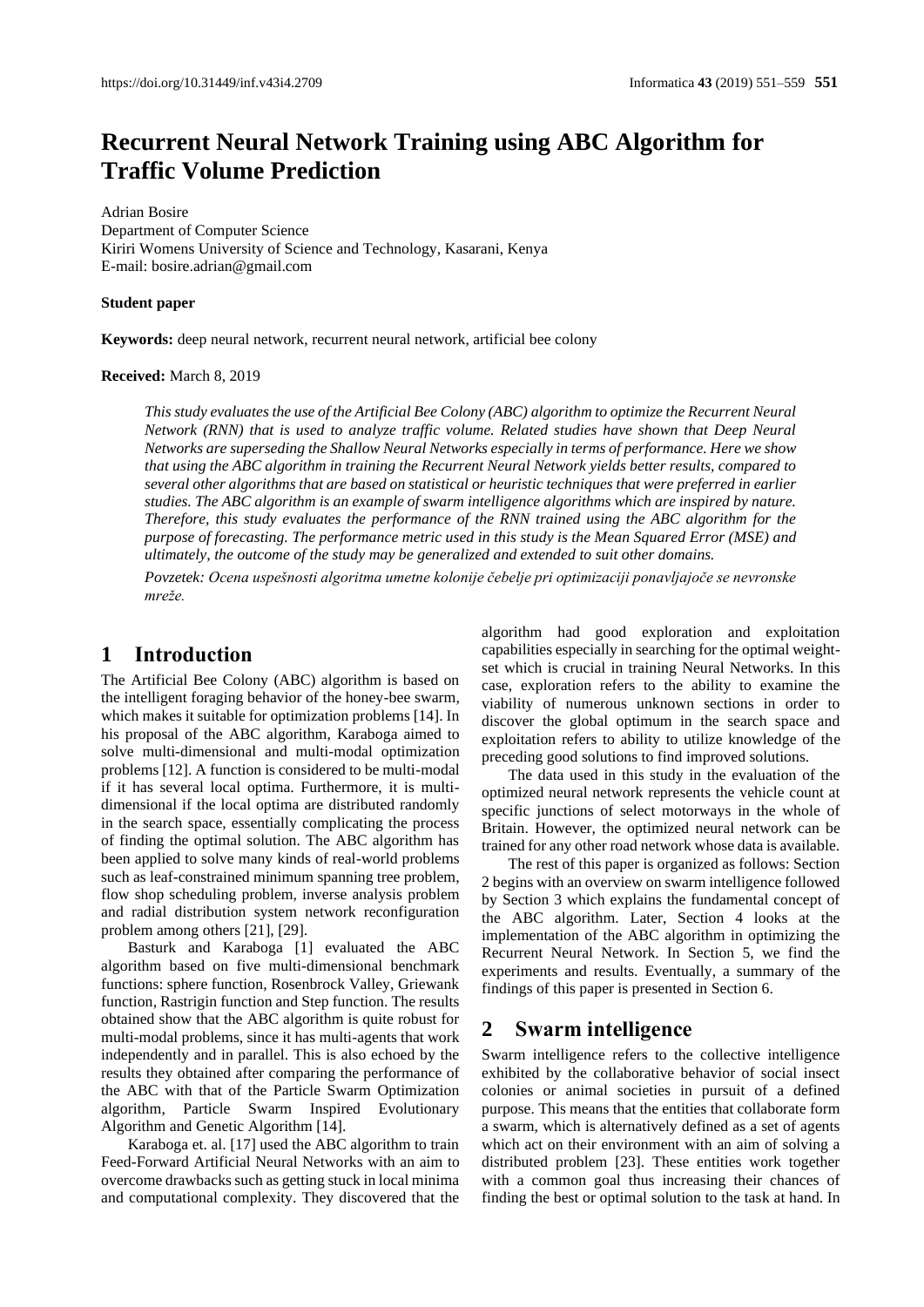so doing, they inadvertently enhance the exploration and exploitation of their environment. Furthermore, this process serves to break down the problem into smaller and simpler tasks which are easily solved by sub-groups whose solutions are aggregated to formulate the overall solution. So, the time used to find a solution is decreased exponentially with an increase in the agents involved and also because some of these smaller tasks can be solved concurrently. The dedicated effort of such agents to a single, simplified and well-defined task also minimizes occurrence of errors as may be experienced when a single agent is tasked with the same problem. Therefore, the collective effort is useful in cases where a problem can be compartmentalized into smaller manageable tasks.

Examples of swarm intelligence algorithms include Artificial Bee Colony, Ant Colony Optimization, Particle Swarm Optimization, Immune Algorithm, Bacterial Foraging Optimization, Cat Swarm Optimization, Cuckoo Search Algorithm, Firefly Algorithm, Gravitational Search Algorithm among others [15], [23]. These algorithms are evidence of various assortments of swarms in the world and their varied level of intelligence but selforganization and labor division are key features they collectively possess.

### **3 Artificial bee colony algorithm**

The ABC algorithm is a swarm-based algorithm presented by Karaboga [12]. This algorithm is inspired by the intelligent-search behavior of honeybees, known for their systematic collection of nectar that they process into honey. Nectar (food) is collected from flowers located in the neighboring fields (food sources) away from their hives. The bees communicate with each other by means of a waggle dance so as to share information about the quality of food sources. This information shared among the colony members includes the location and proximity of the food source to the hive, the quality of food source and quantity of food. This majorly governs the foraging range with correct accuracy thus enabling the swarm to direct its efforts to the best food source. Their mutual dependence is pegged on their distinct but partially evolving roles that adapt to the needs of the colony. The needs of the colony, decentralized decision-making and the age of the bees as well as their physical structure serve as a control for their social life. Therefore, self-organization, autonomy, distributed functioning and division of labor constitute the swarms' ability to solve distributed problems as a unit and adapt to any environment. [23], [24], [27].

The intelligence exhibited by the collective behaviour of swarms via local interactions may be characterized into four distinctive features. The firrst one is positive feedback which refers to the creation of convenient structures such as recruitment and reinforcement. Then we have negative feedback that involves counterbalancing of the positive feedback in order to stabilize the collective pattern and avoid saturation The third is fluctuations which involve the variations incurred in form of errors, random task switching among swarm individuals which stimulates creativity and discovery of new structures. Lastly, we have multiple interactions tha refer to the

relationship and cooperation between the various agents in the swarm that result in the overall development [17], [18].

The honeybee forage selection model is based on three components: food sources (alternative solutions), employed foragers (active solution seekers) and unemployed foragers (passive solution seekers) made up of onlookers and scouts. In addition, two leading modes of the behavior are expressed: recruitment to a food source and abandonment of a food source. Thus, the position of a food source represents a potential solution to the optimization problem and the quantity of a food source corresponds to the calculated fitness value of the associated solution [12], [13], [14], [26].

In essence, food sources signify the profitability of the proposed solution in terms of complexity involved in attaining it. This complexity is evaluated based on proximity, ease of extraction, energy concentration which is calculated as a probability value. Employed foragers are associated with a particular food source or simply a solution they are working on, whereas, the unemployed foragers are looking for potential food sources to exploit or simply looking out for alternative solutions. Thus, the scouts find alternative food sources while the onlookers establish viable solutions from the information given to them by the employed foragers through the waggle dance.

At the beginning, the number of employed bees and the number of available food sources. Additionally, an employed bee turns into a scout when the position of a food source declines after a predetermined limit of foraging attempts, at that time exploitation ceases. Thus, the employed and onlooker bees usually perform the exploitation whereas the scouts perform the exploration of the search space. This process of foraging can be viewed as a complex problem broken down into many parts and the ultimate task is to find a viable solution since there are many ways in reaching the goal [9], [18], [23]. Let us examine figure 1 as illustrated by Karaboga [12], for a better understanding of this foraging behaviour.



Figure 1: The honeybee nectar foraging behavior [12].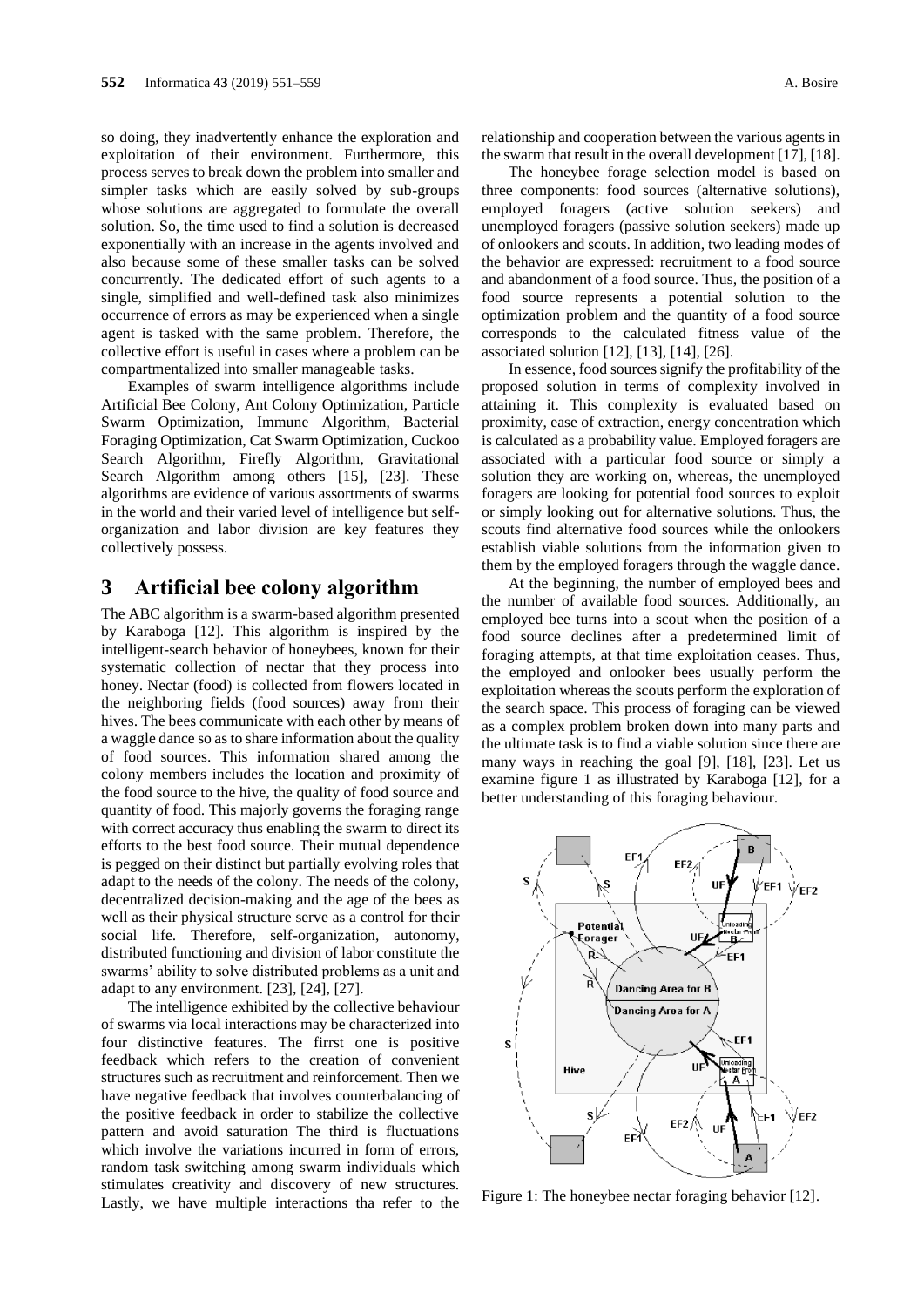Recurrent Neural Network Training using... Informatica **43** (2019) 551–559 **553**

In figure 1 above, there are two discovered food sources: A and B. Any potential forager will always start as an unemployed forager and will not have any knowledge about the food sources around the nest. This limits the prospective options for such a bee to the following:

- i. To become a scout and instinctively start searching around the nest for food (S).
- ii. To become a recruit after watching the waggle dances for the available food sources (R).

This bee then evaluates the available food sources, memorizes a food source location and immediately starts exploiting it thus becoming an employed forager. The foraging bee takes with it a load of nectar from the source and unloads it to a food store back in the hive after which the bee takes on one of the three roles below:

- i. It recruits other bees (onlookers) and returns to the same food source (EF1).
- ii. It continues to forage at the same food source without recruiting other bees (EF2).
- iii. It becomes an uncommitted follower after abandoning the food source (UF).

Therefore, this formulates the procedure of the ABC algorithm which is separated into five distinct phases; Initialization phase, Employed bee phase, Probabilistic selection phase, Onlooker bee phase and the Scout bee phase [12], [23]:

#### i. Initialization Phase

The Food Source locations are randomly initialized within the search space as calculated using equation (1) below.

$$
x_{ij} = x_j^{min} + rand(0,1)(x_j^{max} - x_j^{min})
$$
 (1)

where  $i = 1, 2, ..., SN$  and *SN* indicates the number of Food Sources (equal to half of the bee colony);

 $j = 1, 2, ..., D$  and *D* is the dimension of the problem;  $x_{ij}$  represents the parameter for  $i^{th}$  employed bee on  $j^{th}$ 

dimension, meaning that they are dependent on each other;  $x_j^{max}$  and  $x_j^{min}$  are upper and lower bounds of  $x_{ij}$ .

#### ii. Employed Bee Phase

Every Employee Bee is assigned to the resultant Food Source generated by equation (2) below for further exploitation.

$$
v_{ij} = x_{ij} + \varphi_{ij}(x_{ij} - x_{kj})
$$
 (2)

where *k* is a neighbor of *i*,  $i \neq k$ ;

 $\varphi_{ij}$  is a random number in the range [−1, 1] to control the production of neighbor solutions around  $x_{ij}$ ;

 $v_{ii}$  is the new solution for  $x_{ii}$ .

The value of the new Food Source is measured using a fitness value calculated by equation (3) below.

$$
fit_i = \begin{cases} \frac{1}{1 + absf_i}, & f_i \ge 0\\ 1 + abs(f_i), & f_i < 0 \end{cases}
$$
 (3)

where  $absf_i$  is the absolute objective function associated with each Food Source;

 $fit_i$  is the fitness value.

The two food sources  $x_{ii}$  (Original Food Source) and  $v_{ij}$  (New Food Source) are compared and the best is chosen based on a greedy selection of their fitness values.

#### iii. Probabilistic Selection Phase

Then, a probability value for each Food Source is calculated using equation (4) which is useful for Onlooker Bees when they evaluate the viability of a Food Source amongst the available options.

$$
p_i = \frac{fit_i}{\sum_{j=1}^{N} fit_j}
$$
 (4)

where  $fit_i$  is the fitness value of *i*-th solution;  $p_i$  is the selection probability of  $i$ -th solution.

#### iv. Onlooker Bee Phase

The Employed Bees advertise the viability of their Food Sources to the Onlooker Bees which select a Food Source to exploit based on the fitness and probability values associated with it i.e., the more fitness, the higher the probability. The Food Sources that are picked are further exploited using equation (2). This improves the solution and their fitness values are also calculated using equation (3). Once again, to yield an improved solution, a greedy selection process is performed on the original and new Food Sources, similar to Employed Bee Phase.

#### v. Scout Bee Phase

The Employed Bee for a Food source that doesn't generate better results over time becomes a Scout Bee and the Food Source is abandoned. This leads to the random generation of a new Food Source in the search space using equation (1). Subsequently, the Employed bee phase, Probabilistic selection phase, Onlooker bee phase and Scout bee phases will execute until termination criterion is satisfied. The best food source solution is obtained as output. Note that the steps of the algorithm presented in section 4 are quite elaborate than the fore mentioned summary. [12], [13], [15], [18].

# **4 RNN training using ABC algorithm**

Artificial Neural Networks are based on the simulated network of biological neurons in which neurons are the essential computational units [22]. Hence, the underlying concept is to train a mathematical model so that it can reproduce some physical phenomena or make some predictions. The model is presented with training samples that are the actual outputs of the studied system corresponding to the actual inputs of the problem. Later, the error obtained between the actual and the predicted value serves as the metric for measuring the performance of the algorithm in terms of prediction [5].

Artificial Neural Networks can broadly be categorized into Shallow Neural Network and Deep Neural Network techniques. Shallow Neural Networks generally have only one hidden layer as opposed to Deep Neural Networks which have several levels of hidden layers. Therefore, Deep Neural Networks utilize functions whose complexity is of a higher magnitude contrary to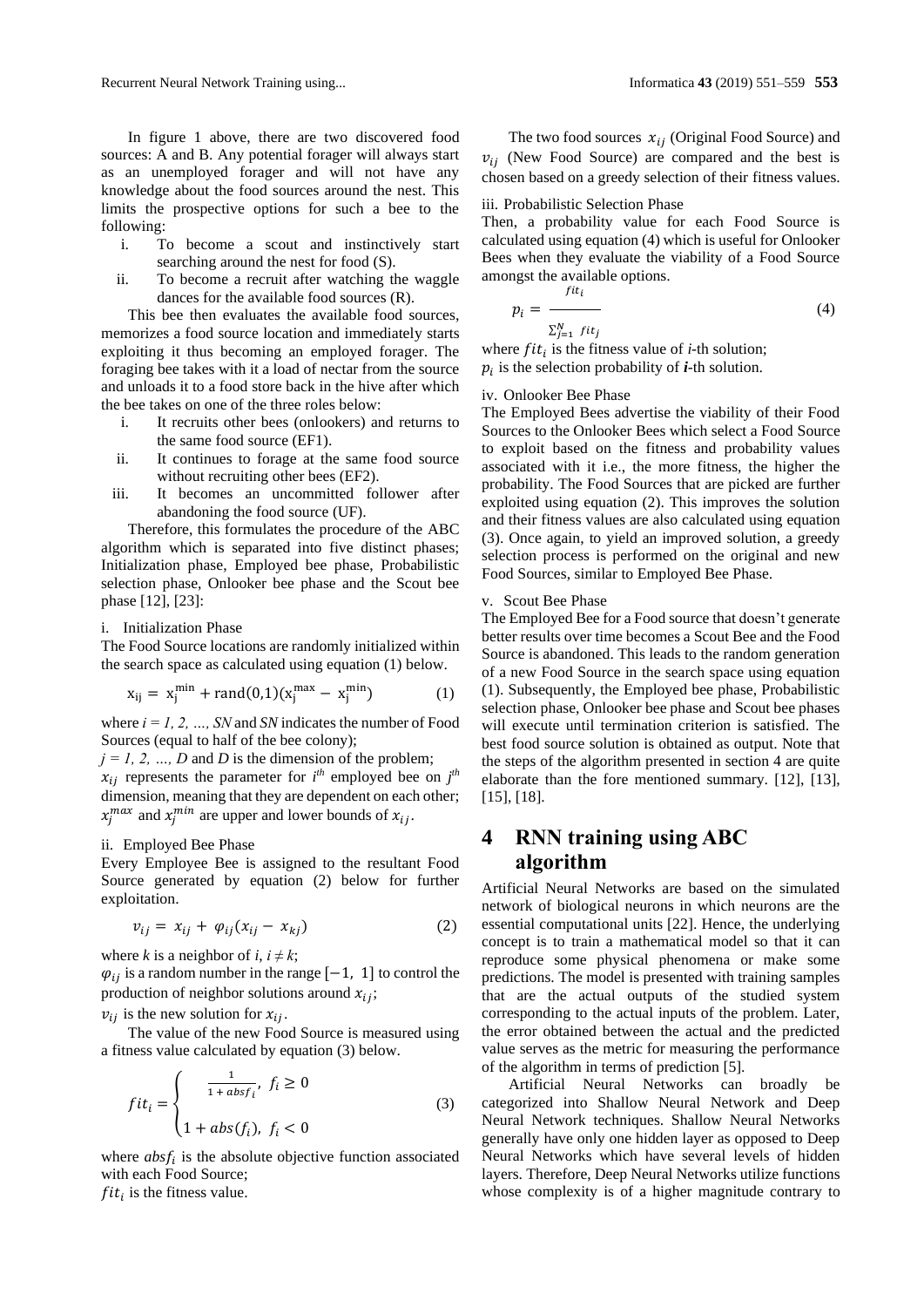Shallow Neural Networks, given that all resources remain constant [3].

Shallow Neural Network (SNN) techniques contain less than two layers of nonlinear feature transformations. Examples of the SNN techniques are Conditional Random Fields (CRFs), Gaussian Mixture Models (GMMs), Support Vector Machines (SVMs), Maximum Entropy (MaxEnt) models, Logistic Regression, Kernel Regression, Multi-Layer Perceptron's (MLPs) with a single hidden layer including Extreme Learning Machines (ELMs). SNN techniques effectively solve wellconstrained problems due to their limited modeling and representational power which poses a challenge when dealing with complicated real-world applications. A wellconstrained problem is one for which a function is to be minimized or maximized with respect to well defined constraints [3], [6].

Deep Neural Networks (DNN) are Artificial Neural Networks composed of several interconnected hidden layers. These hidden layers have multiple hidden perceptrons between the network input layer and its network output for computational use. Dynamic environments require Deep Neural Network techniques which are useful in extracting complex structure and building internal representation. Examples of DNNs are Recurrent Neural Network (RNN), Convolutional Neural Networks (Conv.Net), Deep Boltzmann Machines (DBM), Deep Belief Networks (DBN) [30].

So, the basic concept behind Artificial Neural Networks owes to their imitation of biological neurons as shown in figure 2 which is an elementary neuron with several inputs and one output. Here, each input *x* is fed to the next layer, in our case an output layer *y*, with an appropriate weight *w*. The sum of the weighted inputs and the bias forms the input to the transfer function *f*. The bias is a threshold that represents the minimum level that a neuron needs for activating and is represented by b. Neurons can use any differentiable transfer function *f* to generate their output. Therefore, in multi-layer networks, the input values to the inputs of the first layer, allow the signals to propagate through the network, and read the output values where output of the  $i^{th}$  node can be described by the function in Eq. 4.1 below [25], [28].





$$
y_i = f_i(\sum_{j=1}^n w_{ij} x_j + b_i)
$$
 (5)

where  $y_i$  is the output of the node;

 $x_j$  is the  $j^{\text{th}}$  input to the node;

 $w_{ij}$  is the connection weight between the node and input  $x_j$ ;

 $b_i$  is the threshold (or bias) of the node;

 $f_i$  is the node transfer function.

Multilayer networks often use the sigmoid transfer function which generates outputs between 0 and 1 as the neuron's net input goes from negative to positive infinity. This is used for models where we have to predict the probability as an output. Hence, its suitability because the probability of real-world entities exist in the range of 0 and 1. Sigmoid output neurons are often used for pattern recognition, clustering and prediction problems.

The information from a layer to the next one is transmitted by means of the activation function, represented in equation (6). The activation function relies on the weighted sum and bias to make a calculation on whether a neuron will be activated or not, thus introducing non-linearity to the network. This non-linear transformation performed on the inputs and sent through the network enables it to learn and perform complex tasks.

$$
y = f(n) = \frac{1}{1 + e^{-n}}\tag{6}
$$

The main goal is to minimize the cost function by optimizing the network weights. The fundamental idea of this optimization approach is to individually interpret and change the weight values. Also, note that dynamic environments present a relatively higher network complexity which suggests the need for Deep Neural Networks. Therefore, the data presented to the network has to be split into three sets; training set, validation set and the testing set. This facilitates the training, verification<br>and evaluation of the networks' performance. and evaluation of the networks' Furthermore, the complexity of the challenge is represented by the Mean Squared Error (MSE) in equation (7). The MSE is obtained while comparing the target input against the predicted output could determine the number of hidden layers. The optimization of the network is achieved by minimizing the MSE which is essentially a network error function. Henceforth, the training algorithm is used to find the optimal weights that are used for initializing the Neural Network. In this case, the ABC algorithm is used to find the precise weights that enable the network connections to make accurate decisions. The algorithm uses a cost function as a measure for our progress in determining the right weights [19], [25].

$$
E(w(t)) = \frac{1}{n} \sum_{k=1}^{n} (d_k - 0_k)^2
$$
 (7)

where,  $E(w(t))$  is the error at the  $t^{th}$  iteration;

 $(w(t))$ , the weights in the connections at the  $t<sup>th</sup>$  iteration;  $d_k$  and  $\mathcal{O}_k$  represent the desired and the actual values of  $k^{th}$  output node;

 $k$  is the number of output nodes;

 $n$  is the number of inputs.

A Recurrent Neural Network (RNN) is an extension of the conventional feed-forward neural network described above. The major difference is that RNNs have cyclic connections which make them reliable for modeling time-series data in dynamic environments. This means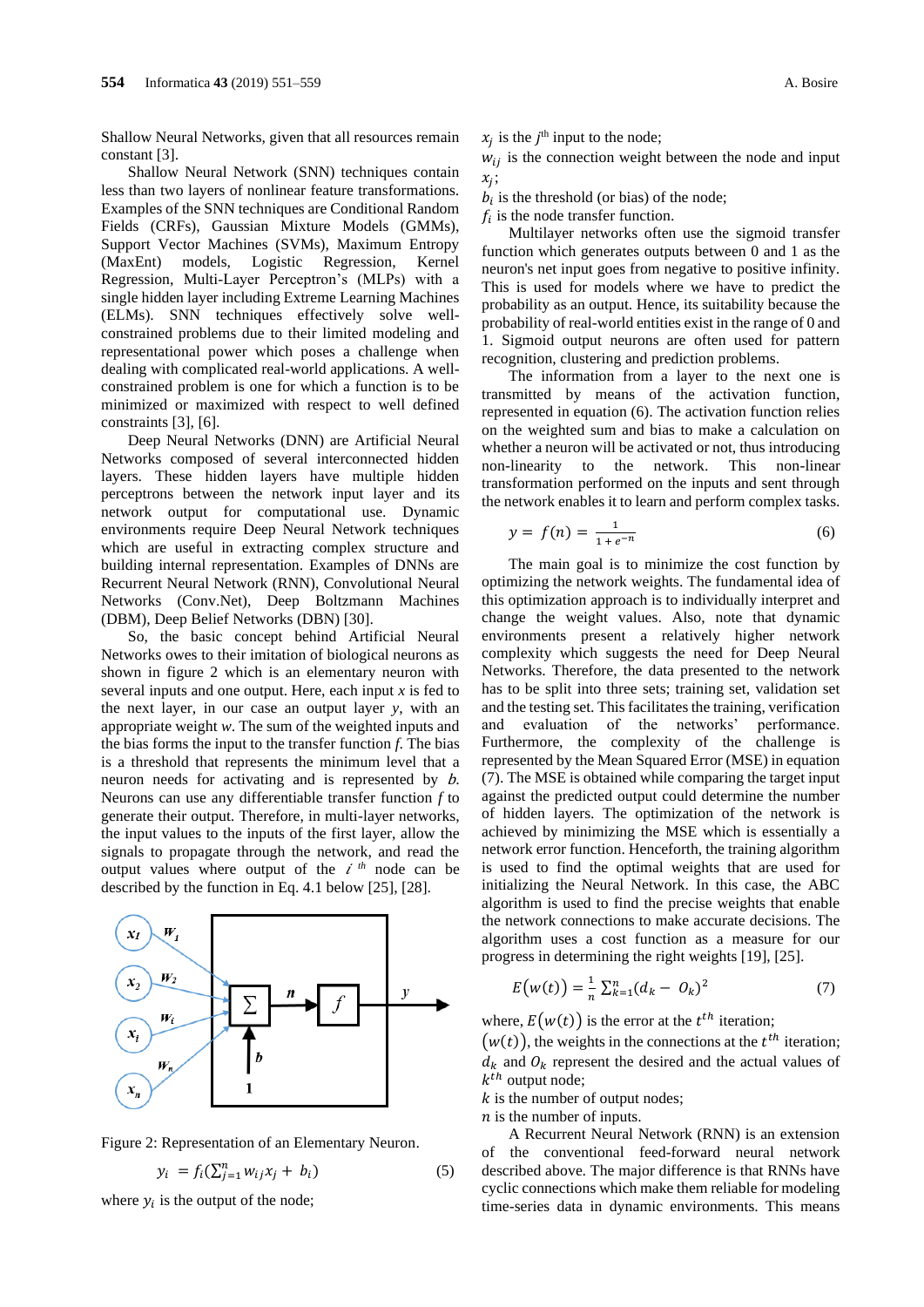that at any given the output is related to the present input and the input at previous timestamps. Therefore, we build on the concept above of the elementary neuron in relation to the RNN. Here, we have the input sequence denoted by  $x = (x_1, x_2, \ldots, x_t)$ , the hidden layer denoted by  $h = (h_1, h_2, \ldots, h_t)$ ...,  $h_t$  and the output vector sequence denoted by  $y = (y_t, y_t, \ldots, y_t)$ *y2, ..., yt)*. Usually the RNN calculates the hidden vector sequence *h* using equation (8) and the output vector sequence *y* using equation (9) with  $t = 1$  to  $T$  [20];

$$
h_t = f_t \left( w_{xh} x_t + w_{hh} h_{t-1} + b_h \right) \tag{8}
$$

$$
y_t = f_t \left( w_{hy} h_t + b_y \right) \tag{9}
$$

where function  $f_t$  is the activation function; *w* is a weight matrix;

*b* is the bias term.

However, the Long Short-Term Memory (LSTM) architecture is preferable because it resolves the underlying vanishing and exploding gradient problems of the traditional RNN. The LSTM – RNN uses three gates that form a cell which consequently solves the problems mentioned above thus making the network robust. Thus, the LSTM cell replaces the recurrent hidden cell in Eq. 4.4 above. The equations to compute the values for the three gates are described below [11], [20].

$$
i_t = f_t (w_{xi} x_t + w_{hi} h_{t-1} + w_{ci} c_{t-1} + b_i)
$$
 (10)

$$
g_t = f_t \left( w_{xg} x_t + w_{hg} h_{t-1} + w_{cg} c_{t-1} + b_g \right) \tag{11}
$$

$$
c_t = f_t c_{t-1} + i_c \tan h (w_{xc} x_t + w_{hc} h_{t-1} + b_c)
$$
 (12)

$$
O_t = f_t (w_{xo}x_t + w_{ho}h_{t-1} + w_{co}c_{t-1} + b_o)
$$
 (13)  

$$
h_t = O_t \tan h (c_t)
$$
 (14)

Where,  $f_t$  is the logistic sigmoid function;

*i*, *g*, *o* and *c* are respectively the input gate, forget gate, output gate and cell state;

 $W_{ci}$ ,  $W_{ca}$  and  $W_{co}$  are denoted weight matrices for peephole connections.

In LSTM – RNN, the input gate  $\boldsymbol{i}$ , the forget gate  $\boldsymbol{g}$ , and the output gate *o* control the information flow. The input gate decides the ratio of input which has an effect when calculating the cell state, *c*. The forget gate calculates the ratio of the previous memory  $h_{t-1}$  using equation (11) and decides whether to pass it onwards or not. The result obtained is used for determining the cell state in equation (12). The output gate which is based on equation (13) determines whether pass out the output of the memory cell or not. This process as represented by the ratios from the three gates is denoted by equation (14) and also depicted diagrammatically in the figure 3 [20].



Figure 3: Long-Short Term memory Cell.

Therefore, the algorithm below outlines the optimization process for the deep neural network using the ABC algorithm [10], [12], [19], [25].

- 1. Set Cycle=0.
- 2. Load training samples from dataset.
- 3. Initialize a population of scout bee with random solution  $x_i$ ,  $i = 1, 2, \ldots$ , *SN* using equation (1).
- 4. Evaluate fitness (*fiti*) of the population using equation (3)
- a. Initialize weight and bias for the Recurrent Neural Network
- 5. Set Cycle=1: while Maximum cycle not reached, repeat step  $6 -$  step 12
- 6. FOR each employed bee { Produce new solution  $v_i$  by using equation (2) Calculate the value *fiti* on the new population Apply greedy selection process between  $x_{ii}$  and *vij*}
- 7. Calculate the probability values  $p_i$  for the solutions  $(x_i)$ using equation (4)
- 8. FOR each onlooker bee { Select a solution  $x_i$  depending on  $p_i$ Produce new solution *v<sup>i</sup>* Calculate the value *fit<sup>i</sup>* Apply greedy selection process}
- 9. If there is an abandoned solution for the scout then replace it with a new solution which will be randomly produced by equation (1)
- 10. Memorize the best solution so far
- 11. Update new weight and bias for the Recurrent Neural Network
- 12. Increment Cycle + 1 until Cycle=MCN
- where  $x_i$  represents a solution;
- *f* it<sub>i</sub> is the fitness value of  $x_i$ ;
- $v_i$  indicates a neighbor solution of  $x_i$ ;
- $p_i$  is the probability value of  $x_i$ ;
- $MCN$  is the maximum cycle number in the algorithm.

Remember that at the beginning, one half of the colony consists of onlooker bees and the second half constitutes the employed bees which are equal to the number of food sources (viable solutions) and any employed bee whose food source has been exhausted becomes a scout bee. Therefore, the algorithm starts by generating a randomly distributed initial population ( food source positions), where  $SN$  denotes the size of population. Each solution  $xi$  ( $i = 1, 2, ..., SN$ ) is a Ddimensional vector. D being the number of optimization parameters. After initialization, the population of the solutions is subjected to repeated cycles,  $C = 1, 2, ..., MCN$ , of the search process until a termination criterion is achieved. Each cycle of the search consists of three steps: engaging the employed bees with their food sources and evaluating their viability; sharing the food sources viability information with the onlookers which select a food source and again assess its viability; determining the scout bees and sending them out randomly to explore new food sources. An employed bee produces a modification on the solution in its memory depending on the probability and fitness tests. Thereby, generating optimal weights that serve to minimize the cost function and with each cycle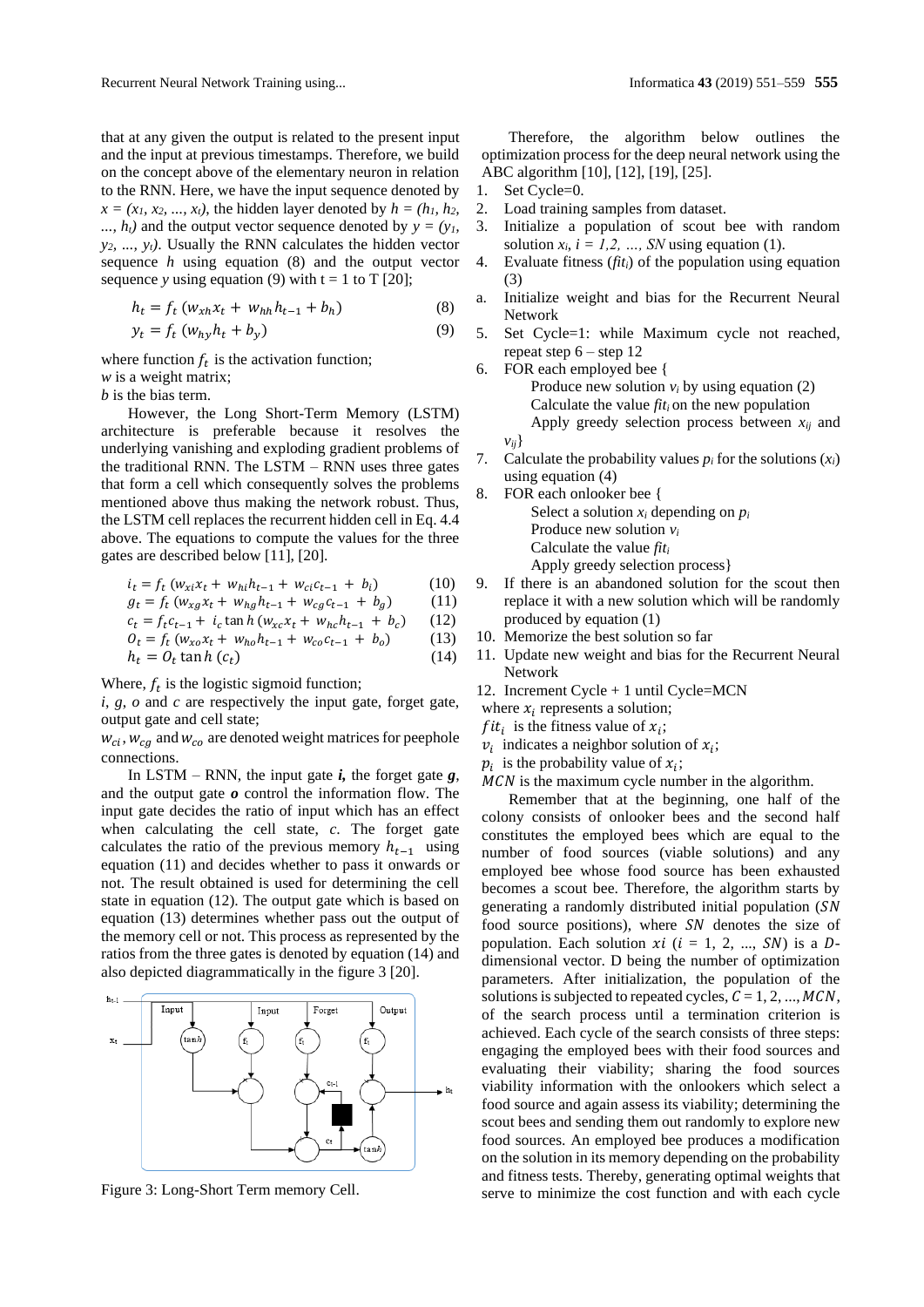the RNN is adequately trained with varying parameters using the ABC algorithm until optimal conditions are met [10], [18], [19].

### **5 Experiments and results**

During the training phase, the Recurrent Neural Network is presented with a set of the training data from the dataset and the input weights are adjusted by using the ABC algorithm as a learning algorithm. The dataset can be acquired from the Road Traffic Statistics website for Great Britain [7]. The purpose of the weight adjustment is to enable the RNN to learn so that it would adapt to the given training data [10]. The dataset also has to be split to a suitable ratio to enable the training of the network, validation and testing of the results obtained. Thereafter, the performance of the network is evaluated based on the Mean Squared Error (MSE) obtained between the desired output and the actual output thus testing the validity of the network in terms of its prediction efficiency. Figure 4 below depicts the performance graph obtained on execution of the algorithm in MATLAB [2].



Figure 4: Performance of the ABC Optimized RNN.

The figure 4 represents the best validation performance of the network. On several runs of the algorithm the MSE obtained was 1.1232e3. This is the value obtained on epoch 9 after which the error gradually starts to increase due to overfitting but in this case, it gradually maintains a constant level. In other experiments, the MSE of the RNN before it was optimized was 3.853e3 [4]. The difference between the two MSEs basically shows that the ABC algorithm is actually efficient in terms of optimization. Generally, lower MSEs translate to high accuracy. Graphically, this is seen in the regression plots for the dataset in figure 6.

Figure 5 shows the respective regression values of the three different sets of the dataset. Splitting of the dataset helps with the early stopping of the network in order to achieve its generalization capability. The three sets of data all obtain value greater than 0.9 and the aggregate regression value is 0.93625 which borders 1. This shows a high relationship between the desired outputs and the obtained outputs, which shows a high accuracy in the



Figure 5: ABC Optimized RNN regression plot.

networks ability to forecast efficiently. Furthermore, there is a high cross-correlation between the input data and the error time-series as depicted in the graph in figure 6 below.



Figure 6: Correlation between the input and the output error.

The figure 6 above means that the network is able to model the predictive characteristics of the time-series lag which is the difference between the expected and the actual values. This correlation is depicted in the figure and the values fall in between the acceptable confidence limits as shown by the dotted red line. This is further exemplified in the time series plot of figure 7 below which shows the relationship between the predicted values and the actual values

The figure 7 above shows the desired output values plotted against the actual values obtained by the RNN optimized by the ABC algorithm. This time-series graph shows the level of accuracy that can be obtained during prediction with a well-trained RNN. The high efficacy of the ABC algorithm is also depicted in the graph regardless of one incorrectly predicted value. However, the other values fall between the confidence limits and as such with further training and fine-tuning of the parameters the RNN can actually produce reliable results. This means that the generalized model can actually produce accurate predictions. The values of the RNN after optimization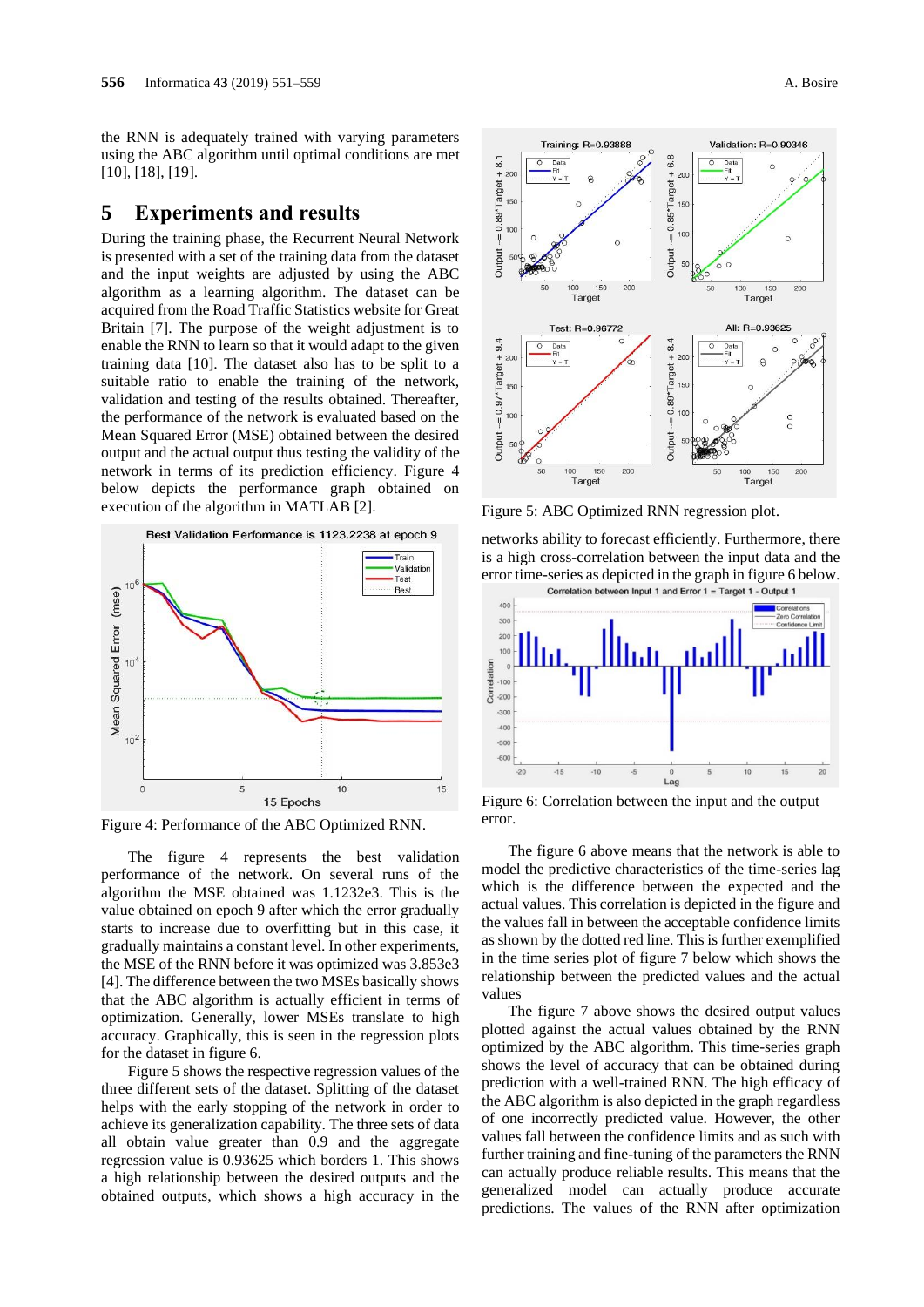

Figure 7: Time-series response of the RNN output values.

| <b>Training Algorithm</b> | Hidden Layer Size | Performance (MSE) |              |              |
|---------------------------|-------------------|-------------------|--------------|--------------|
|                           |                   | Training          | Validation   | Testing      |
| Artificial Bee            | 20                | 721.2039          | 998.2733     | 1689.7351    |
| Colony (ABC)              | 40                | 412.1763          | 569.0172     | 673.4512     |
| Algorithm                 | 60                | 359.8409          | 920.2444     | $1.0031e+01$ |
|                           | 80                | 492.2976          | $1.1457e+01$ | $2.4915e+01$ |
|                           | 100               | 540.0012          | $2.4345e+01$ | $2.7031e+02$ |

Table 1: MSEs obtained by the ABC optimized Recurrent Neural Network.

using the ABC algorithm are illustrated in the table 1 below.

The results in table 1 above reflect the MSEs obtained during the training, validation and testing phases of the experiment. The optimal MSE for the training phase was 359.8409, the validation phase had an optimal MSE of 569.0172 and the optimal MSE at the Test phase was 673.4512. These values show that the error rate reduced gradually with an increase in the number of hidden layers. Other experiments have been performed using other algorithms for optimization of the deep neural networks. These algorithms include the Levenberg-Marquardt Backpropagation algorithm which had an optimal MSE of 360.2578 at the training phase, the Scaled Conjugate Gradient Backpropagation algorithm which had a least MSE of 480.9656 at the validation phase and the Resilient Backpropagation algorithm which had 467.9015 as the MSE at the testing phase [4]. The ABC trained RNN has peak performance when the hidden layer size is between 40 and 80 given an input vector size of 500. In comparison to the fore-mentioned training algorithms, the ABC algorithm surpasses the other training algorithms in similar conditions.

# **6 Conclusion**

It is evident from the results that the ABC algorithm outperforms the backpropagation algorithms. However, the parameter settings for the algorithm need to be refined for the model to be generalized. Moreover, different architectures of other deep neural networks can be implemented especially in distributed computing environments so as to sustain a greater number of the hidden layers or even produce a sustainable hybrid thereof. Furthermore, deep neural networks need to be optimized so as to enhance the practicability of a model that yields reliable forecasting in dynamic environments.

### **7 Acknowledgement**

This work was supported by Kiriri Womens University of Science and Technology.

## **References**

- [1] Basturk, B., & Karaboga, D. (2006). An Artificial Bee Colony Algorithm (ABC) for Numeric Function Optimization. *IEEE Swarm Intelligence Symposium.* Indianapolis, Indiana, USA.
- [2] Beale, M. H., Hagan, M. T., & Demuth, H. B. (2018, February). MATLAB R2018a. *Neural Network Toolbox Version 11.1*. MathWorks Inc. Retrieved from: https://www.mathworks.com/products/deeplearning.html
- [3] Bianchini, M., & Scarselli, F. (2014, August). On the complexity of Neural Network Classifiers: A Comparison Between Shallow and Deep Architectures. *IEEE Transactions on Neural Networks and Learning Systems, 25*(8), 1553-1565.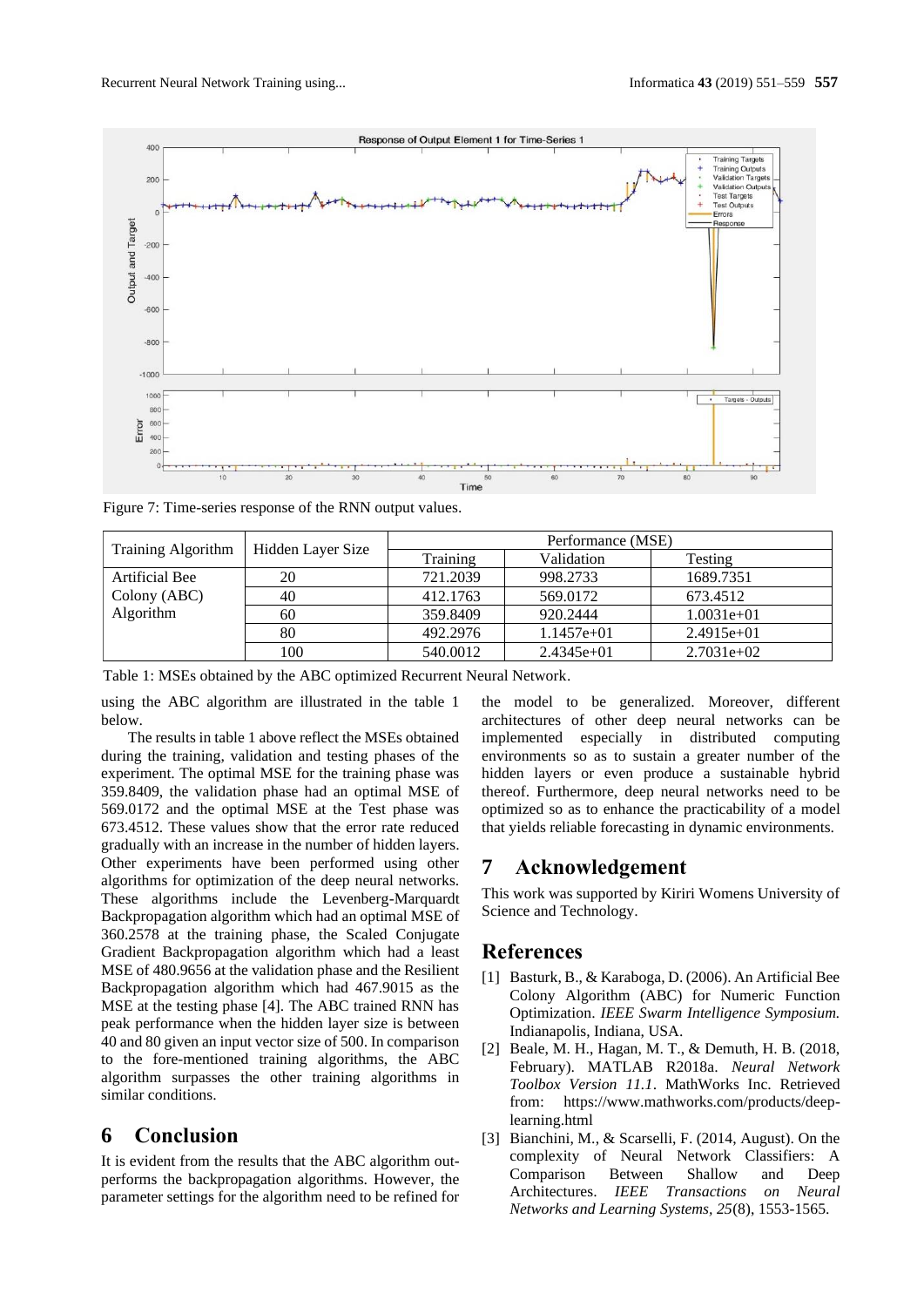<https://doi.org/10.1109/TNNLS.2013.2293637>

- [4] Bosire, A., Okeyo, G., & Cheruiyot, W. (2018, October). Performance of Deep Neural Networks in the Analysis of Vehicle Traffic Volume. *International Journal of Research and Scientific Innovation, 5*(10), 57-66.
- [5] De Luca, G., & Gallo, M. (2017). Artificial Neural Networks for forecasting user flows in transportation networks: literature review, limits, potentialities and open challenges. *2017 5th IEEE International Conference on Models and Technologies for Intelligent Transportation Systems* (pp. 919-923). Naples, Italy: IEEE. <https://doi.org/10.1109/MTITS.2017.8005644>
- [6] Deng, L., & Yu, D. (2013). Deep Learning: Methods and Applications. *Foundations and Trends in Signal Processing, 7*, 197-387. <https://doi.org/10.1561/2000000039>
- [7] Department for Transport. (2018, June). *Traffic*
- *counts*. Retrieved June 2018, from Traffic counts: https://www.dft.gov.uk/traffic-counts/about.php
- [8] Garro, B. A., & Vázquez, R. A. (2015). Designing Artificial Neural Networks Using Particle Swarm Optimization Algorithms. *Computational Intelligence and Neuroscience*. <https://doi.org/10.1155/2015/369298>
- [9] Haris, P., Gopinathan, E., & Ali, C. (2012, July). Artificial Bee Colony and Tabu Search Enhanced TTCM Assisted MMSE Multi-User Detectors for Rank Deficient SDMA-OFDM System. *Wireless Personal Communications, 65*(2), 425-442. <https://doi.org/10.1007/s11277-011-0264-0>
- [10]Hassim, Y. M., & Ghazali, R. (2012). Training a Functional Link Neural Network Using an Artificial Bee Colony for Solving a Classification Problems. *Journal of Computing, 4*(9), 110-115.
- [11]Hochreiter, S., & Schmidhuber, J. (1997). Long shortterm memory. *Neural computation, 9*(8), 1735-1780. <https://doi.org/10.1162/neco.1997.9.8.1735>
- [12]Karaboga, D. (2005). *An Idea Based on Honey Bee Swarm for Numerical Optimization.* Technical Report, Erciyes University, Computer Engineering Department, Turkey.
- [13]Karaboga, D., & Akay, B. (2009, August). A comparative study of Artificial Bee Colony algorithm. *Applied Mathematics and Computation, 214*(1), 108-132.

<https://doi.org/10.1016/j.amc.2009.03.090>

- [14]Karaboga, D., & Basturk, B. (2007). A powerful and efficient algorithm for numerical function optimization: Artificial Bee Colony (ABC) algorithm. <https://doi.org/10.1007/s10898-007-9149-x>
- [15]Karaboga, D., & Basturk, B. (2008). On the performance of artificial bee colony (ABC) algorithm. *Applied Soft Computing*, 687–697. <https://doi.org/10.1016/j.asoc.2007.05.007>
- [16]Karaboga, D., & Ozturk, C. (2009). Neural Networks training by Artificial Bee Colony algorithm on pattern classification. *Neural Network World, 19*(3), 279– 292.
- [17]Karaboga, D., Basturk, B., & Ozturk, C. (2007). Artificial Bee Colony (ABC) Optimization Algorithm for Training Feed-Forward Neural Networks. In *Modeling Decisions for Artificial Intelligence* (pp. 318-329). Springer, Berlin, Heidelberg. [https://doi.org/10.1007/978-3-540-73729-2\\_30](https://doi.org/10.1007/978-3-540-73729-2_30)
- [18]Karaboga, D., Gorkemli, B., Ozturk, C., & Karaboga, N. (2012). A comprehensive survey: Artificial Bee Colony (ABC) algorithm and applications. *Artif Intell Rev, 42*, 21–57. <https://doi.org/10.1007/s10462-012-9328-0>
- [19]Kayabasi, A. (2018). An Application of ANN Trained by ABC Algorithm for Classification of Wheat Grains. *International Journal of Intelligent Systems and Applications in Engineering, 6*(1), 85-91. <https://doi.org/10.18201/ijisae.2018637936>
- [20]Kim, J., Kim, J., Thu, H. L., & Kim, H. (2016). Long Short Term Memory Recurrent Neural Network Classifier for Intrusion Detection. 1-5. <https://doi.org/10.1109/PlatCon.2016.7456805>
- [21]Koc, E., Ersoy, N., Andac, A., Camlidere, Z. S., Cereci, I., & Kilic, H. (2012). An empirical study about search-based refactoring using alternative multiple and population-based search techniques. In E. Gelenbe, R. Lent, & G. Sakellari (Ed.), *Computer and information sciences II* (pp. 59-66). Springer, London.

[https://doi.org/10.1007/978-1-4471-2155-8\\_7](https://doi.org/10.1007/978-1-4471-2155-8_7)

- [22]Kriegeskorte, N. (2015). Deep Neural Networks: A New Framework for Modeling Biological Vision and Brain Information Processing. *Annual Review of Vision Science, 1*, 417–446. [https://doi.org/10.1146/annurev-vision-082114-](https://doi.org/10.1146/annurev-vision-082114-035447) [035447](https://doi.org/10.1146/annurev-vision-082114-035447)
- [23]Kumar, A., Kumar, D., & Jarial, S. K. (2017). A Review on Artificial Bee Colony Algorithms and Their Applications to Data Clustering. *Cybernetics and Information Technologies, 17*(3). <https://doi.org/10.1515/cait-2017-0027>
- [24]Omkar, S., & Senthilnath, J. (2009). Artificial Bee Colony for Classification of Acoustic Emission Signal Source. *International Journal of Aerospace Innovations, 1*(3), 129-143.

<https://doi.org/10.1260/175722509789685865>

[25]Ozturk, C., & Karaboga, D. (2011). Hybrid Artificial Bee Colony Algorithm for Neural Network Training. *2011 IEEE Congress of Evolutionary Computation (CEC)*, 84-88.

<https://doi.org/10.1109/CEC.2011.5949602>

- [26]Seyyed, R. K., Maleki, I., Hojjatkhah, S., & Bagherinia, A. (2013, August). Evaluation of the Efficiency of Artificial Bee Colony and Firefly Algorithm in Solving the Continuous Optimization Problem. *International Journal on Computational Sciences & Applications, 3*(4).
- [27] Shukran, M. A., Chung, Y. Y., Yeh, W.-C., Wahid, N., & Zaidi, A. M. (2011, August). Artificial bee colony based data mining algorithms for classification tasks. *Modern Applied Science, 5*(4), 217–231.

<https://doi.org/10.5539/mas.v5n4p217>